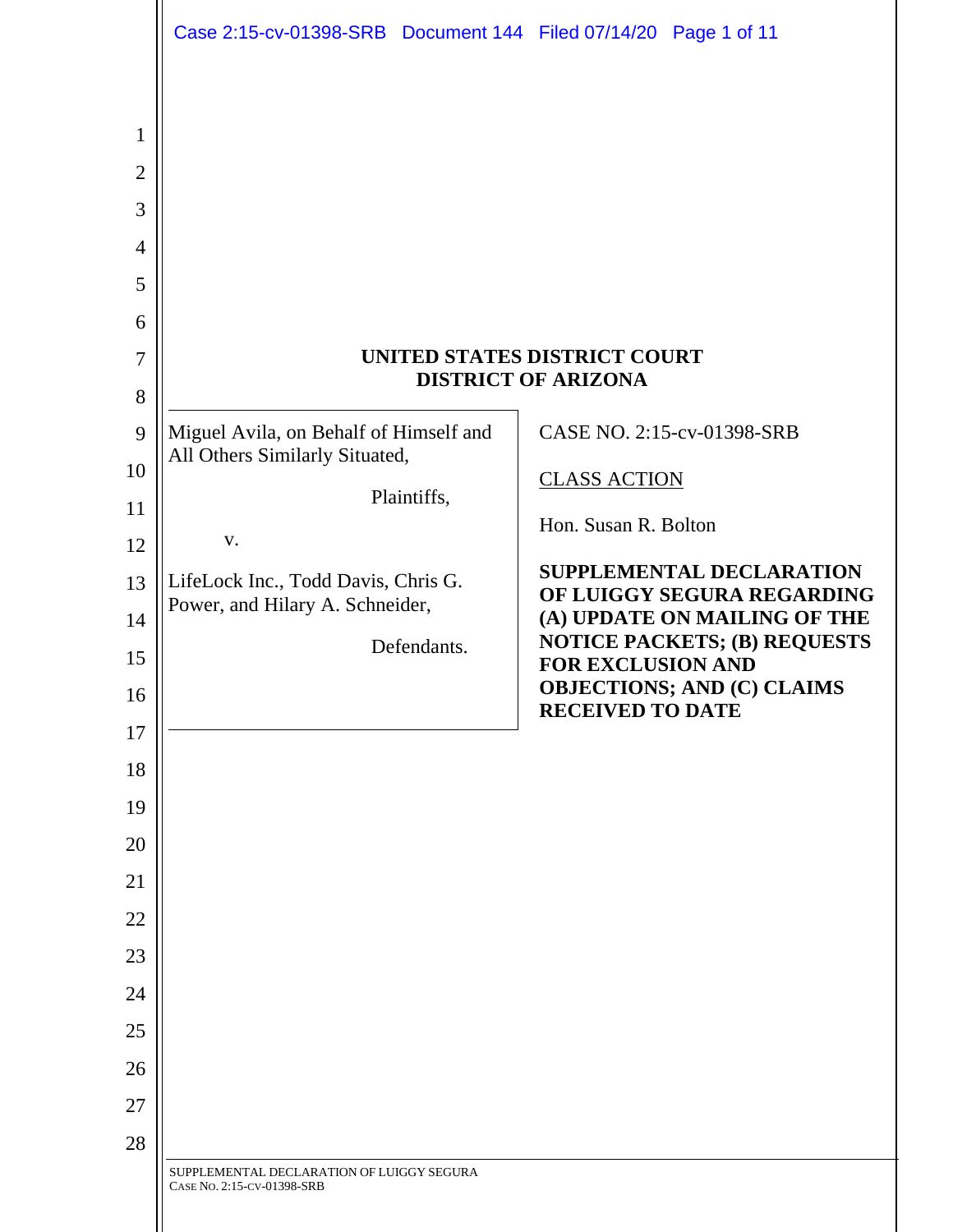1

I, Luiggy Segura, declare and state as follows, pursuant to 28 U.S.C. § 1746:

2 3 4 5 1. I am a Director employed by JND Legal Administration ("JND"). The following statements are based on my personal knowledge and information provided by other JND employees working under my supervision and, if called on to do so, I could and would testify competently thereto.

- 6 7 8 9 10 11 12 13 14 15 2. JND was retained by Lead Counsel in the above-captioned litigation (the "Action"), and appointed pursuant to the Court's Order Granting Preliminary Approval of Class Action Settlement, Approving Form and Manner of Notice, and Setting Date for Hearing on Final Approval of Settlement (ECF No. 138, the "Preliminary Approval Order"), to serve as the Claims Administrator. I submit this Supplemental Declaration in order to provide the Court with additional information regarding the mailing of the Notice of Pendency of Class Action, Proposed Settlement, and Motion for Attorneys' Fees and Expenses (the "Notice"), and the Proof of Claim and Release (the "Proof of Claim" and collectively with the Notice, the "Notice Packet"); exclusions and objections received to date; and the claims received to date.
	- 16

### **DISSEMINATION OF THE NOTICE PACKET**

17 18 19 20 21 22 3. As described in the Declaration of Luiggy Segura Regarding (A) Mailing of the Notice and Proof of Claim; (B) Publication of the Summary Notice; and (C) Report on Requests for Exclusion Received ("Initial Mailing Declaration"), previously filed with the Court (ECF No. 141-3), in accordance with the Preliminary Approval Order, JND commenced the mailing of the Notice Packets to potential Class Members on April 24, 2020.

23 24 25 4. As of July 13, 2020, a total of 58,568 Notice Packets have been disseminated to potential Class Members and banks, brokers, and other nominees ("Nominees") by first-class mail.

26 27 28 5. As of July 13, 2020, 1,395 Notice Packets have been returned by the United States Postal Service to JND as undeliverable. Of those returned, 450 had forwarding addresses and were promptly re-mailed to the updated address.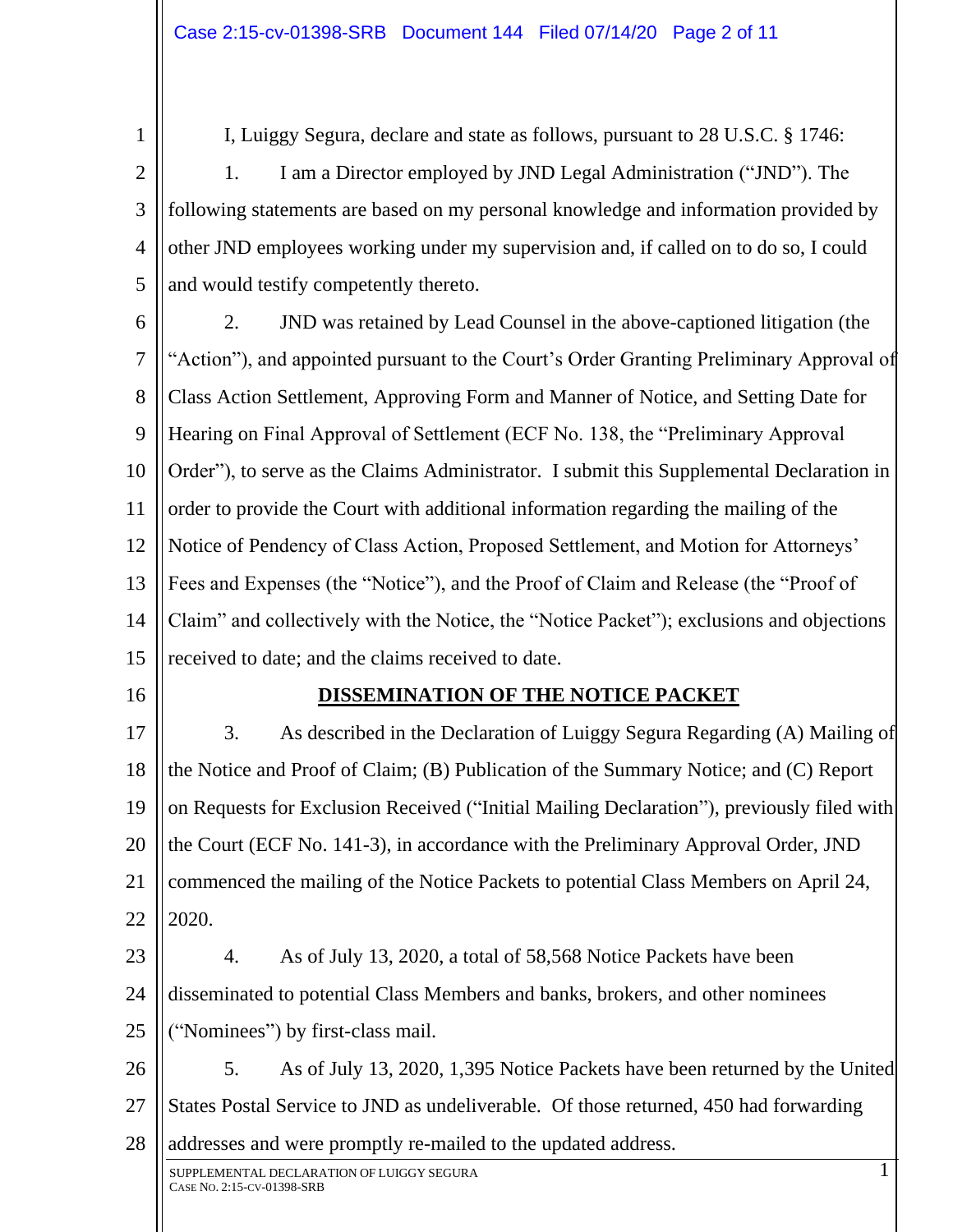1

### **EXCLUSION REQUESTS**

2 3 4 5 6 7 8 9 10 11 12 13 14 15 16 17 18 19 20 21 22 23 24 25 26 27 6. The Notice informed potential Settlement Class Members that requests for exclusion from the Settlement Class were to be mailed to LifeLock Securities Litigation, EXCLUSIONS, c/o JND Legal Administration, P.O. Box 91368, Seattle, WA 98111, such that they are received no later than June 30, 2020. The Notice also set forth the information that must be included in each request for exclusion. JND monitors all mail delivered to the P.O. Box for the Action. As of July 13, 2020, JND has received 1 request for exclusion. Attached hereto as Exhibit A is the request for exclusion. **OBJECTIONS** 7. Although Settlement Class Members who wish to object to the Settlement, the request for attorneys' fees and expenses, or the proposed plan of allocation were to file objections with the Clerk of the Court and mail them to counsel, JND has checked its mail as well and, as of the date of this Supplemental Declaration, JND has received no objections. 8. However, JND has been advised by Lead Counsel that an objection was submitted by James Snyder related to, in part, the timing of his receipt of a Notice Packet. As set forth above, on April 24, 2020, as ordered by the Court, JND began to mail Notice Packets to potential members of the Settlement Class identified by LifeLock, potential class members identified by JND through Form 13-F filings, and all nominees in JND's proprietary Broker Database, which included Charles Schwab. 9. As also explained in the Initial Mailing Declaration, the Notice directed nominees that purchased or otherwise acquired shares of LifeLock publicly traded common stock and/or options during the Class Period for the benefit of individuals or entities other than themselves, to either (a) within seven (7) calendar days of receipt of the Notice, provide a list of the names and addresses of all such beneficial owners to the Claims Administrator; or (b) within seven (7) calendar days of receipt of the Notice, request from the Claims Administrator sufficient copies of the Notice to forward to all

28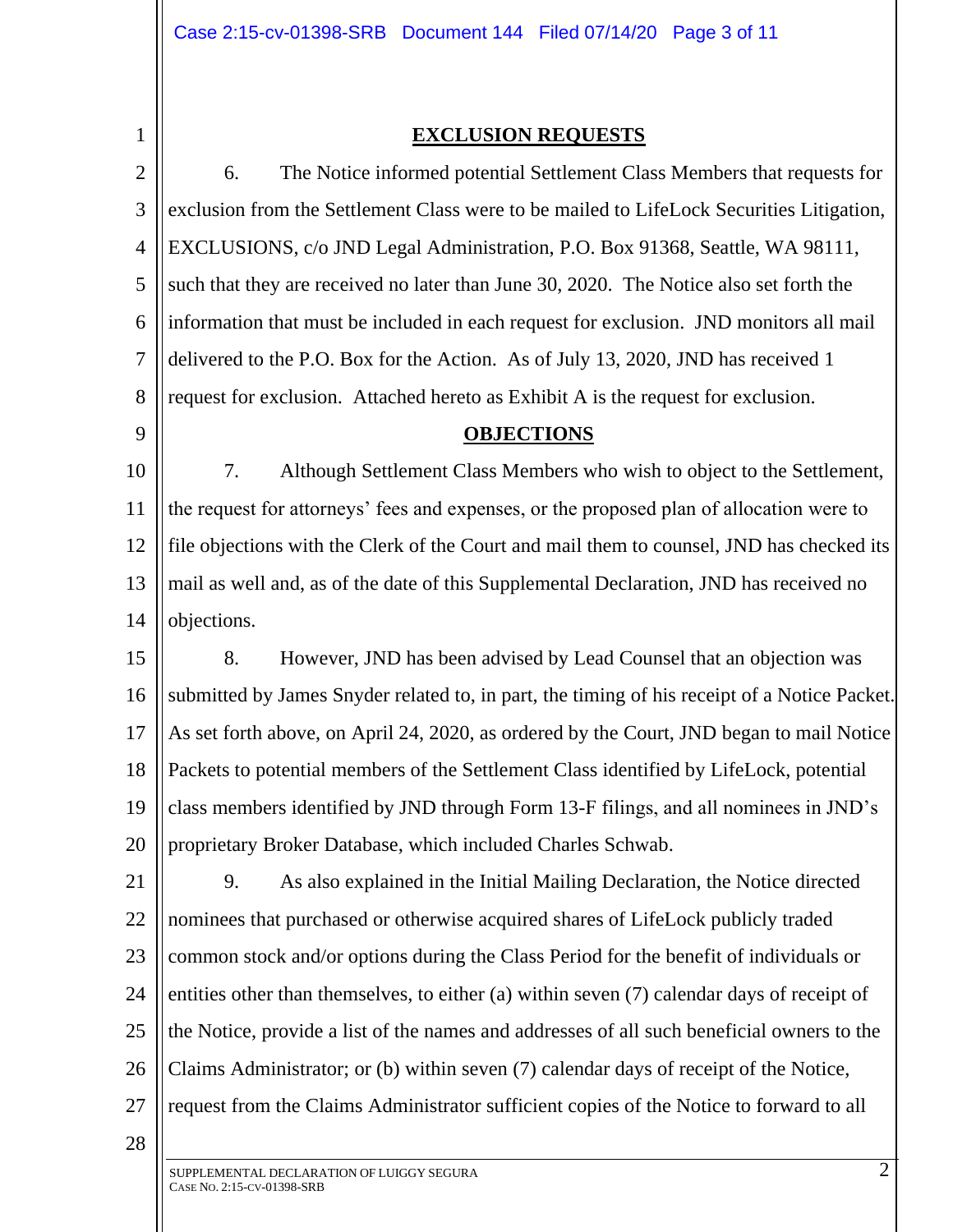1 2 such beneficial owners and within seven (7) calendar days of receipt of those Notices, forward them to all such beneficial owners.

3

4 5 6 7 8 10. On May 22, 2020, Charles Schwab responded to the mailing via a secure email that was password protected. Once JND was able to confirm the password to the secure email, JND identified a spreadsheet with over 4,500 names and addresses. This spreadsheet included Charles Schwab client James Snyder, with an address that matches the Atlanta, GA address reported by Mr. Snyder in a claim (based on 780 shares) that he submitted via the settlement website's online claim filing portal.

9 10 11 12 13 14 15 16 17 11. As we do with all broker files we receive, our first step was to review and assess the data submitted by Charles Schwab. Because names and addresses provided by brokerage firms are not usually submitted in a uniform or consistent manner, JND's data team spends a substantial amount of time readying broker provided data for use in a mailing. For example, our team identifies addresses that are mistakenly included in name fields, parses out names that are mistakenly imbedded in addresses, and makes sure that all entries include full addresses with street names, cities, states, and zip codes. In addition, JND's data team identifies duplicate names and addresses and removes them from the list.

18 19 20 21 22 23 24 25 26 27 28 12. Once this data cleanup is completed, "Mail Files" are created to be utilized by our printer partner. (For small volumes, JND prints notice packets in house, but typically anything larger than 2500 names requires that we work with one of our established printers.) These Mail Files are created so that the printer is able to sort the addresses to obtain postal discounts and separate domestic from international addresses. The Mail Files are quality checked prior to being sent to the printer. The review of the Mail Files includes a comparison of the created file against the original data provided to JND. JND confirms that the correct number of names and addresses were created, that no names and addresses were mismatched, and that all name and address information was captured accurately, among other things. Mail Files are then transmitted to the printer so that the mailings can be prepared. Finally, prior to a mailing, JND samples mailings to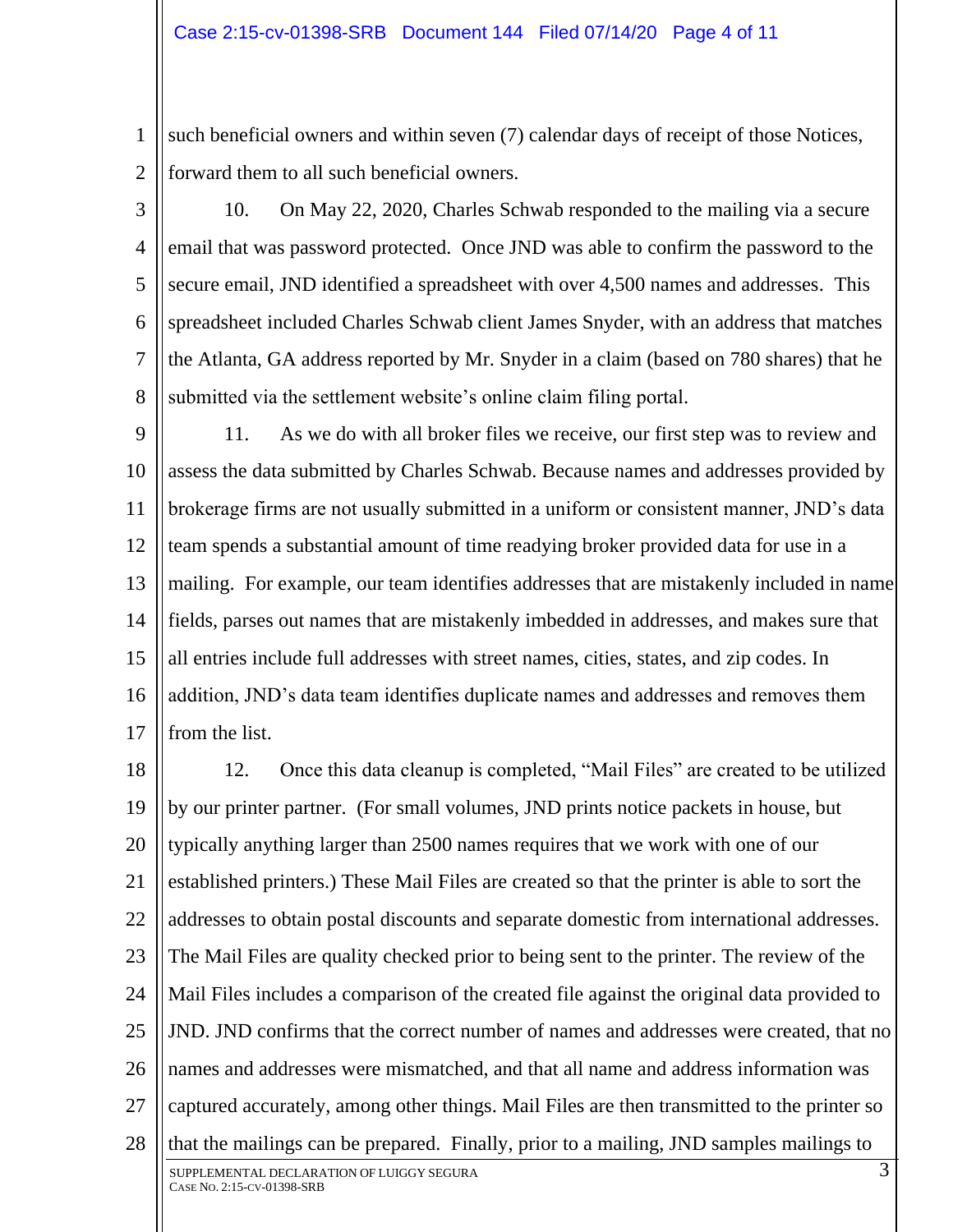1 2 inspect the quality of the materials and envelopes printed, and that the names and addresses were printed correctly.

3 4 5 13. JND took all of these necessary steps to fulfill the entirety of the Charles Schwab mailing request, and mailed all 4500 notices, including Mr. Snyder's Notice Packet, on June 11, 2020.

6 7 8 14. Mr. Snyder filed a claim on June 17, 2020, via the settlement website's online claim filing portal. The claim included all the required supporting documentation and it is in good standing.

9 10 11 12 15. Pursuant to the Preliminary Approval Order, the Notice Packet mailings began on April 24, 2020 and the objection and exclusion deadline was June 30, 2020. This is an interval of 67 days. The interval between the Notice Date and the July 16, 2020 claim deadline is 84 days. In my experience, these are very standard time intervals.

13

## **CLAIMS RECEIVED TO DATE**

14 15 16 17 18 19 20 21 22 23 24 16. The Notice also informed potential members of the Settlement Class that if they wished to receive a payment from the Settlement, they must submit a Claim Form to JND, with supporting documentation, postmarked or received by July 16, 2020. Through July 13, 2020, JND has received a total of 2,525 Claims. Of note, many institutional investors and custodians file very close to or on the actual claim deadline, rather than in advance, so it is anticipated that the Claim count will increase substantially. Also, Claims that are postmarked on the claim deadline will not be received for several days. It is typical to receive claims after the claim deadline in cases similar to this one, and they are processed as they are received. Pursuant to the Preliminary Approval Order, ¶ 13(a), late Claims may be allowed in the Court or Lead Counsel's discretion and it is typical to allow late claims.

25 26 27 17. JND's preliminary analysis of the Claims submitted to date shows that 548 paper Claims have been received, 313 on-line Claims have been submitted via the Settlement website, and 1,664 electronic claims have been submitted by institutional

28 filers.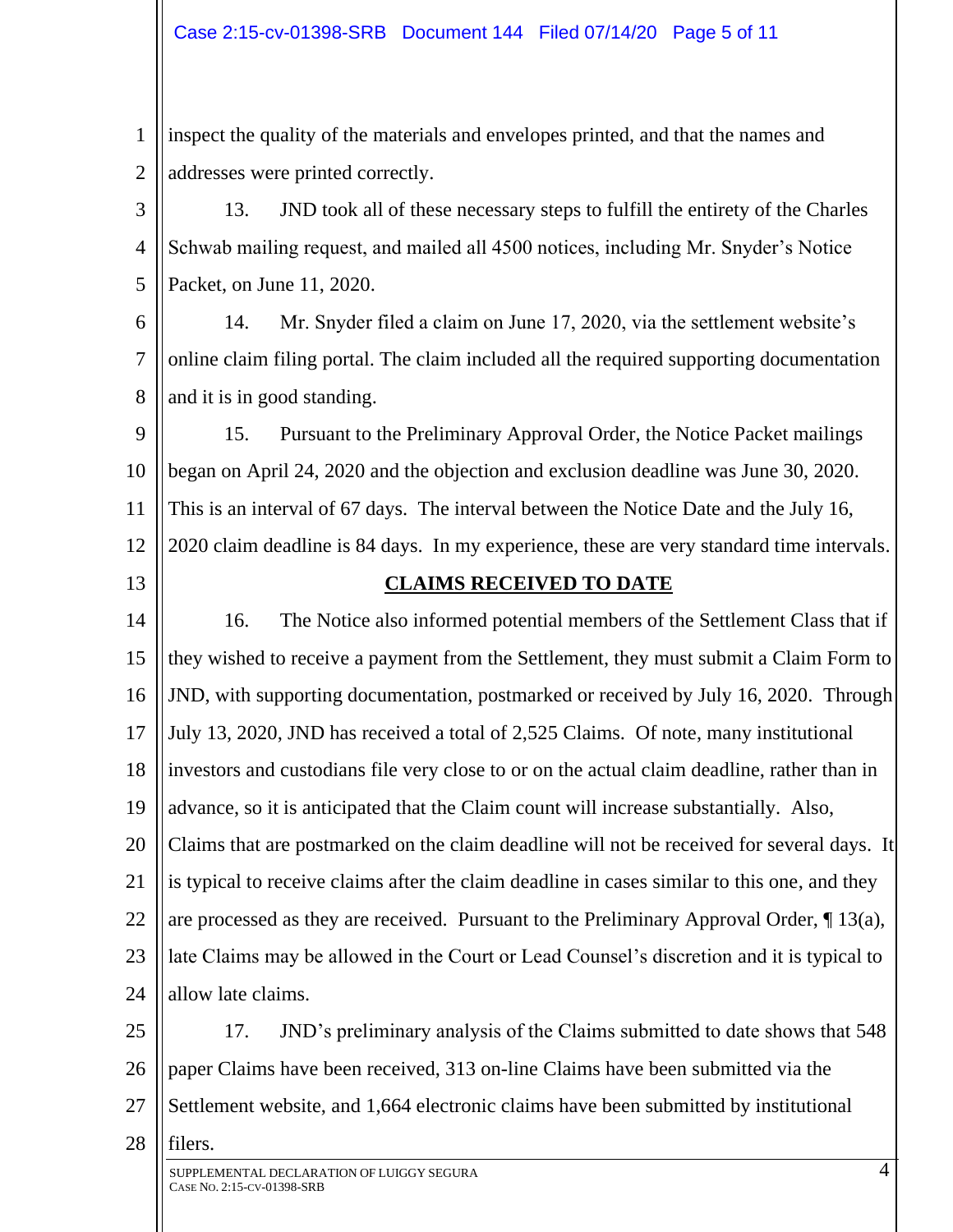| $\mathbf 1$              | 18.<br>All Claims are still subject to a comprehensive review under JND's                   |  |  |  |  |  |
|--------------------------|---------------------------------------------------------------------------------------------|--|--|--|--|--|
| $\overline{2}$           | standard claims-processing procedures, which will identify any deficiencies and             |  |  |  |  |  |
| 3                        | conditions of ineligibility in Claims. Claimants will then be given an opportunity to       |  |  |  |  |  |
| $\overline{\mathcal{A}}$ | correct their Claims. Accordingly, it is not possible to report valid and invalid Claims at |  |  |  |  |  |
| 5                        | this point of time.                                                                         |  |  |  |  |  |
| 6                        | I declare under penalty of perjury under the laws of the United States of America           |  |  |  |  |  |
| $\overline{7}$           | that the foregoing is true and correct to the best of my knowledge.                         |  |  |  |  |  |
| 8                        |                                                                                             |  |  |  |  |  |
| 9                        | Executed on July 13 <sup>th</sup> , 2020, in New Hyde Park, New York.                       |  |  |  |  |  |
| 10                       |                                                                                             |  |  |  |  |  |
| 11                       |                                                                                             |  |  |  |  |  |
| 12                       | Luggy Segura.                                                                               |  |  |  |  |  |
| 13                       |                                                                                             |  |  |  |  |  |
| 14                       |                                                                                             |  |  |  |  |  |
| 15                       |                                                                                             |  |  |  |  |  |
| 16                       |                                                                                             |  |  |  |  |  |
| 17                       |                                                                                             |  |  |  |  |  |
| 18                       |                                                                                             |  |  |  |  |  |
| 19                       |                                                                                             |  |  |  |  |  |
| 20                       |                                                                                             |  |  |  |  |  |
| 21                       |                                                                                             |  |  |  |  |  |
| 22                       |                                                                                             |  |  |  |  |  |
| 23                       |                                                                                             |  |  |  |  |  |
| 24                       |                                                                                             |  |  |  |  |  |
| 25                       |                                                                                             |  |  |  |  |  |
| 26                       |                                                                                             |  |  |  |  |  |
| 27                       |                                                                                             |  |  |  |  |  |
| 28                       |                                                                                             |  |  |  |  |  |
|                          | 5<br>SUPPLEMENTAL DECLARATION OF LUIGGY SEGURA<br>CASE No. 2:15-CV-01398-SRB                |  |  |  |  |  |
|                          |                                                                                             |  |  |  |  |  |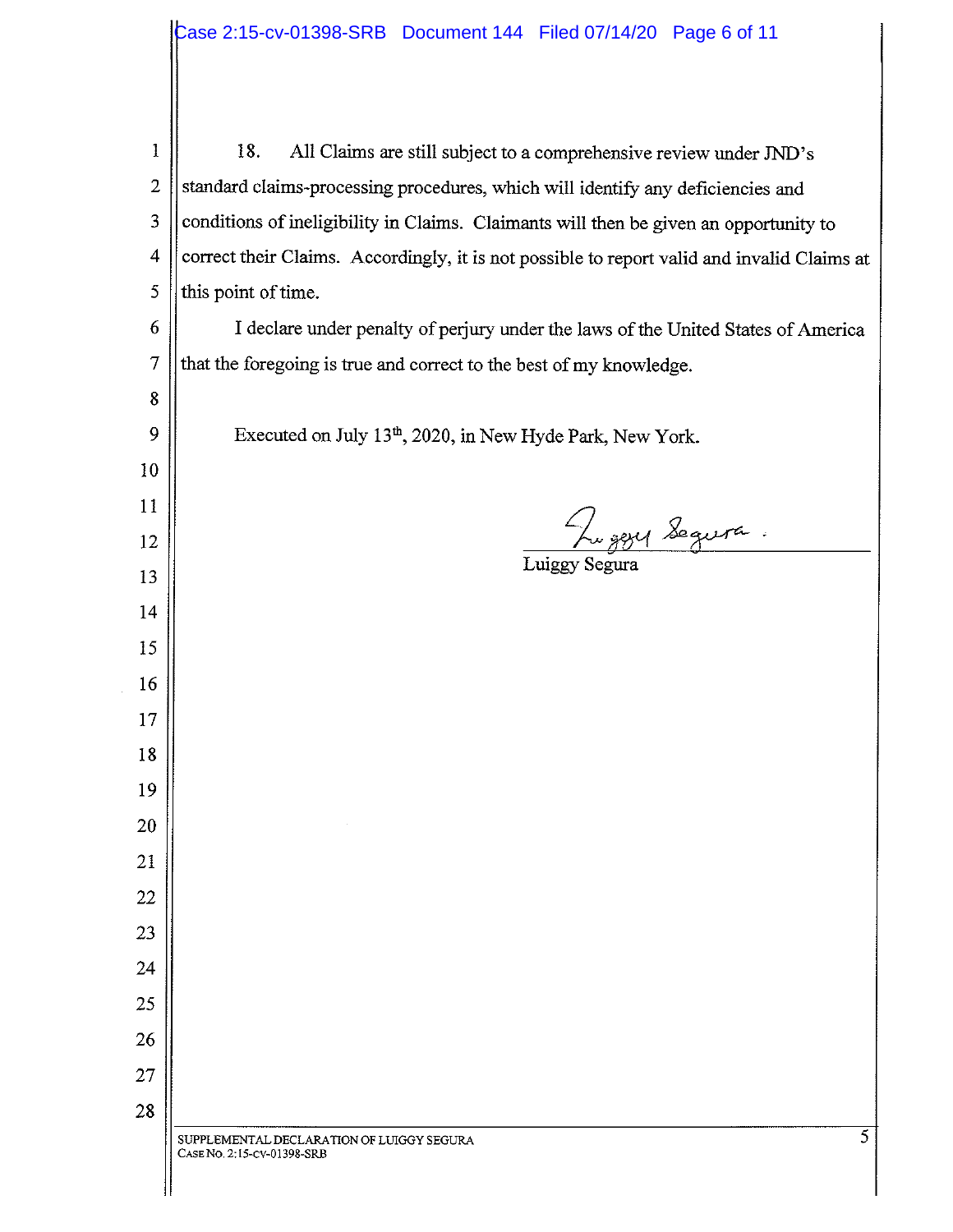Case 2:15-cv-01398-SRB Document 144 Filed 07/14/20 Page 7 of 11

# **EXHIBIT A**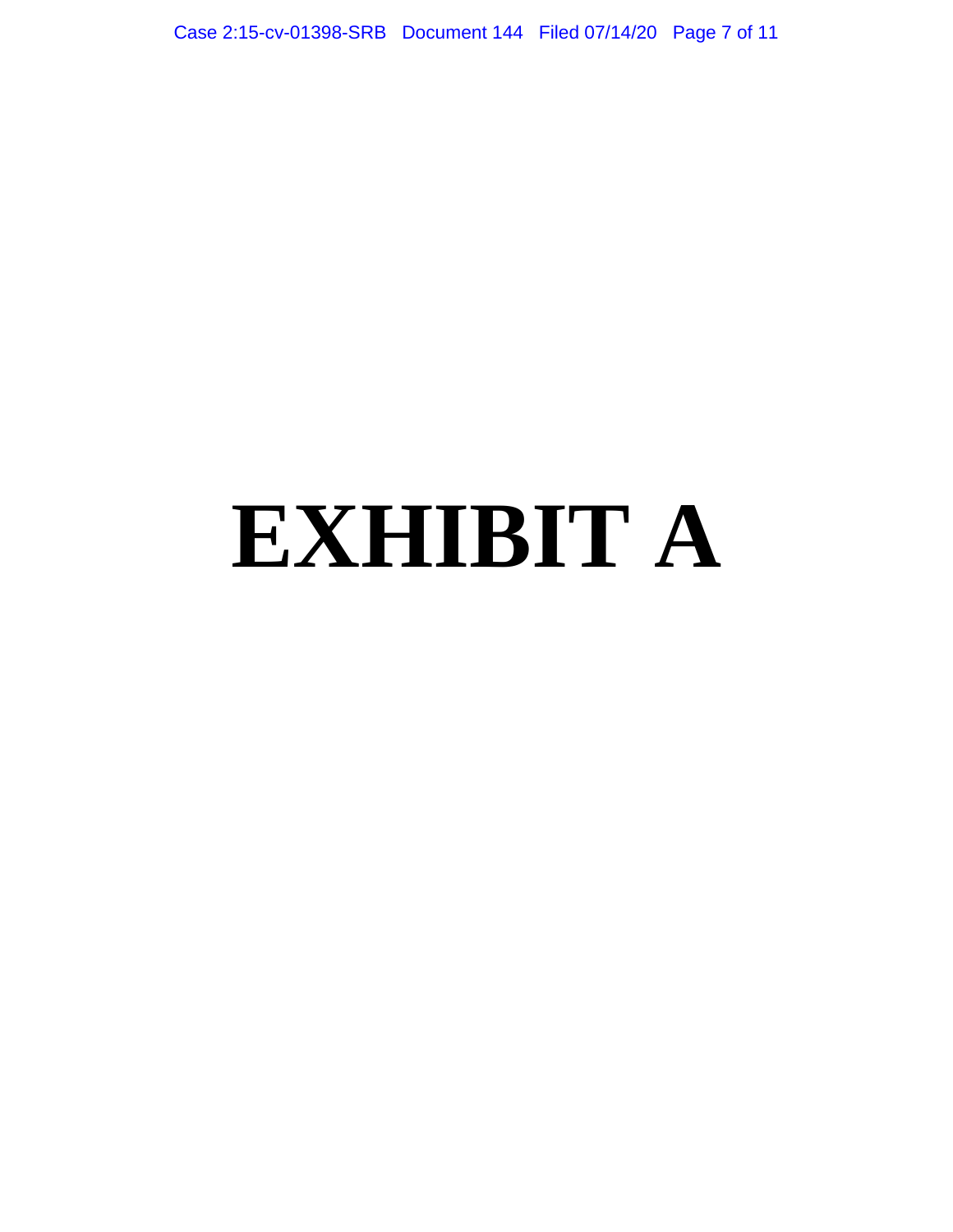Case 2:15-cv-01398-SRB Document 144 Filed 07/14/20 Page 8 of 11

# Exclusion Request No 1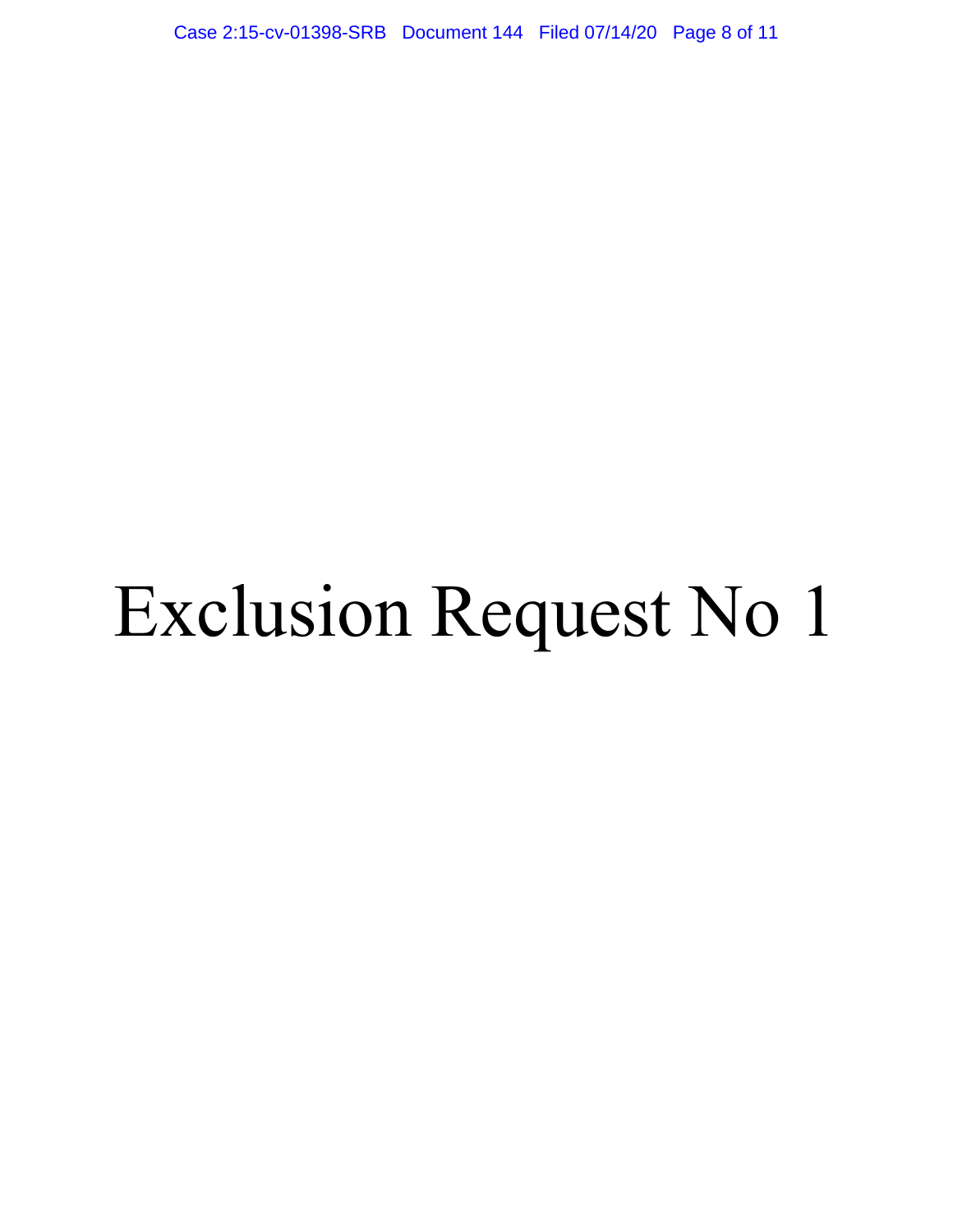### Case 2:15-cv-01398-SRB Document 144 Filed 07/14/20 Page 9 of 11

#### Carol A. Dunning

Clifton, New Jersev 07013

Received **JUN 22 2020** by JNDLA

June 15, 2020

LifeLock Securities Litigation **EXCLUSIONS** c/o JND Legal Administration PO Box 91368 Seattle, WA 98111

To whom it may concern:

This letter is written to request to be excluded from the Settlement Class in Miguel Avila, et al v. LifeLock, Inc.et al. Case No .2:15-cv-01398-SRB (D-Arizona).

(i) Name, address, phone number:

Carol A. Dunning

Clifton, New Jersey 07013

(ii) Number of LifeLock Stock:

I purchased 100 shares via Merrill Edge on 3/10/15 during and there was a common stock merger and I received \$2400 for the shares on 2/09/17 with a profit of \$1,012.43 so the stock would have cost \$2400-1012.43 = \$1387.57 when I purchased it. (See attached copy of Merrill Edge Document.)

I do not want to be part of this suit because it states "all persons and entities who or which purchased or otherwise acquired shares of LifeLock publicly traded common stock and/or call options and/or sold LifeLock publicly traded put options during the period of July 31,2014 through July 21, 2015, inclusive, and were damaged thereby." I purchased the stock in March 2015 and made a profit when there was a merger in 2017. I was not damaged, and I have no reason to sue LifeLock relative to this case. I have used LifeLock for years for identity protection.

(iii) Signature of person requesting the exclusion.

Carol a Du  $-6/15/2020$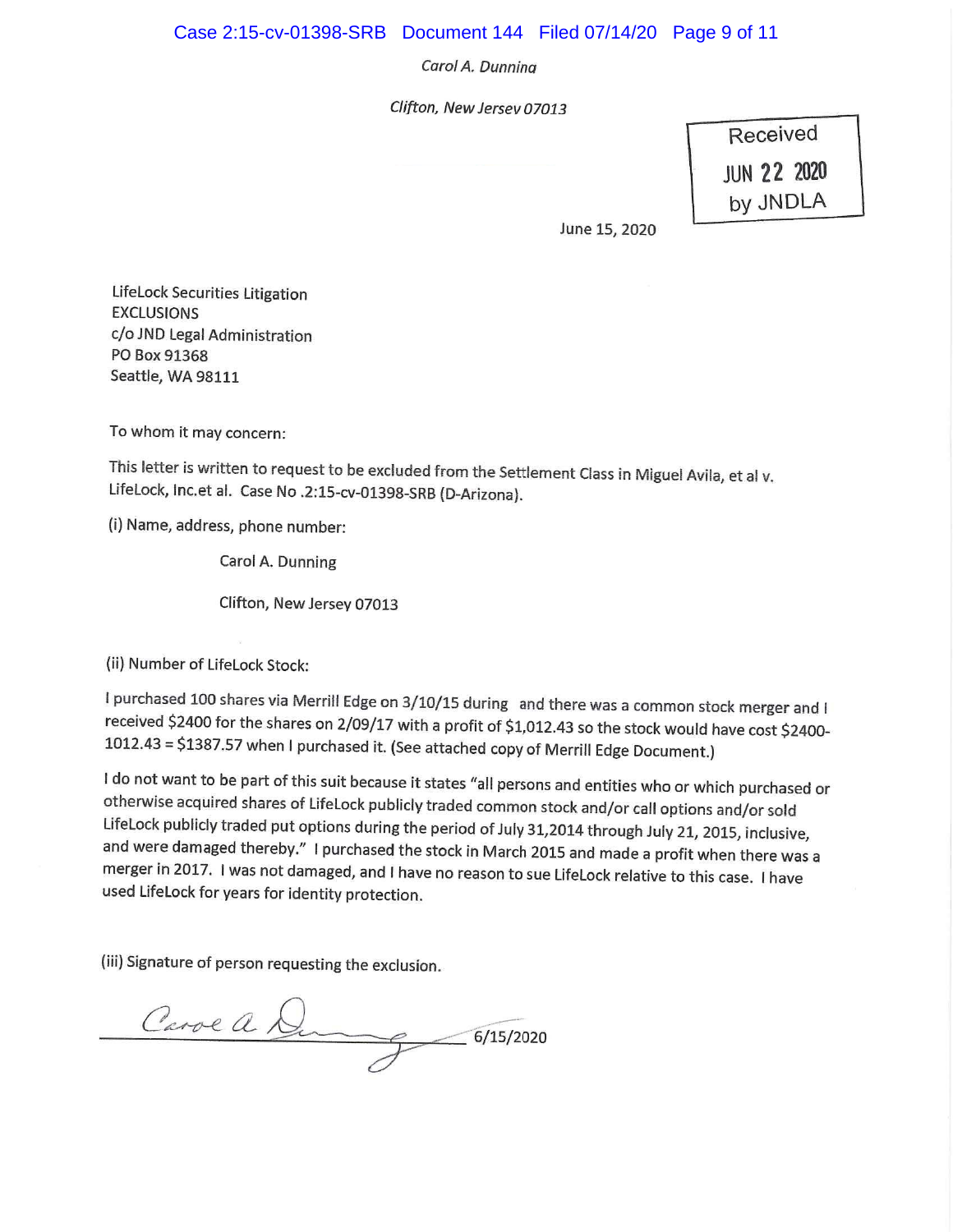|                                                                                                            |                  |                       |           |                       |                              |                                     | 瓣窦殿殿11<br>i <b>k</b><br>Verba<br>á |
|------------------------------------------------------------------------------------------------------------|------------------|-----------------------|-----------|-----------------------|------------------------------|-------------------------------------|------------------------------------|
| CAROL A DUNNING                                                                                            |                  | <b>Account Number</b> |           |                       |                              |                                     | Bank of America Corporation        |
| YOUR INDIVIDUAL INVESTOR ACCOUNT TRANSACTIONS                                                              |                  |                       |           |                       |                              | January 01, 2017 - March 31, 2017   |                                    |
| DIVIDENDS/INTEREST INCOME TRANSACTIONS (continued)<br>Transaction Type<br>Date                             |                  | Quantity Description  |           |                       |                              | Income                              | Income<br>Year To Date             |
| <b>Taxable Dividends</b>                                                                                   |                  |                       |           |                       |                              |                                     |                                    |
| 03/30 *Dividend                                                                                            |                  |                       |           |                       |                              |                                     |                                    |
| <b>Subtotal (Taxable Dividends)</b>                                                                        |                  |                       |           |                       |                              |                                     |                                    |
| NET TOTAL                                                                                                  |                  |                       |           |                       |                              |                                     |                                    |
| <b>SECURITY TRANSACTIONS</b>                                                                               |                  |                       |           |                       |                              |                                     |                                    |
| Description<br>Settlement<br>Date                                                                          | Transaction Type |                       | Quantity  | Transaction<br>Amount | Trading Fees<br>Commissions/ | Creatt<br>$\langle$ Debit $\rangle$ | Earned/(Paid)<br>Accrued Interest  |
| Exchange<br>COMMON STOCK CASH MERGER<br><b>Other Security Ligagearions</b><br><b>LIFELOCK INC</b><br>02/09 |                  |                       | -100.0000 |                       |                              | 2,400.00                            |                                    |
| <b>Subtotal (Other Security Transactions)</b><br>PAY DATE 02/09/2017                                       |                  |                       |           |                       |                              | 2,400.00                            |                                    |
| <b>TOTAL</b>                                                                                               |                  |                       |           |                       |                              | 2,400.00                            |                                    |
| TOTAL SECURITY PURCHASES/(DEBITS)<br>TOTAL SECURITY SALES/CREDITS                                          |                  |                       |           |                       |                              | 2,400.00                            |                                    |
| REALIZED GAINS/(LOSSES)                                                                                    |                  | Acquired Liquidation  |           |                       |                              |                                     | Gains/(Losses) @                   |
| Description-                                                                                               | Quantity         | Date                  | Date      | Sale Amount           | Cost Basis                   | This Statement                      | Year to Date                       |
| Subtotal (Long-Term)<br>LIFELOCK INC                                                                       | 100.0000         | 02/09/17<br>02/10/15  |           | 2,400.00              | 1,387.57                     | 1,012.43<br>1,012.43                | 1,012.43                           |
| <b>TOTAL</b>                                                                                               |                  |                       |           | 2,400.00              | 1,387.57                     | 1,012.43                            | 1,012.43                           |
| <b>C</b> - Excludes transactions for which we have insufficient data                                       |                  |                       |           |                       |                              |                                     |                                    |

Clevel Die

眾業

 $\overline{22}$ 

 $\ddot{}$ 

5 of 9

1010

Case 2:15-cv-01398-SRB Document 144 Filed 07/14/20 Page 10 of 11